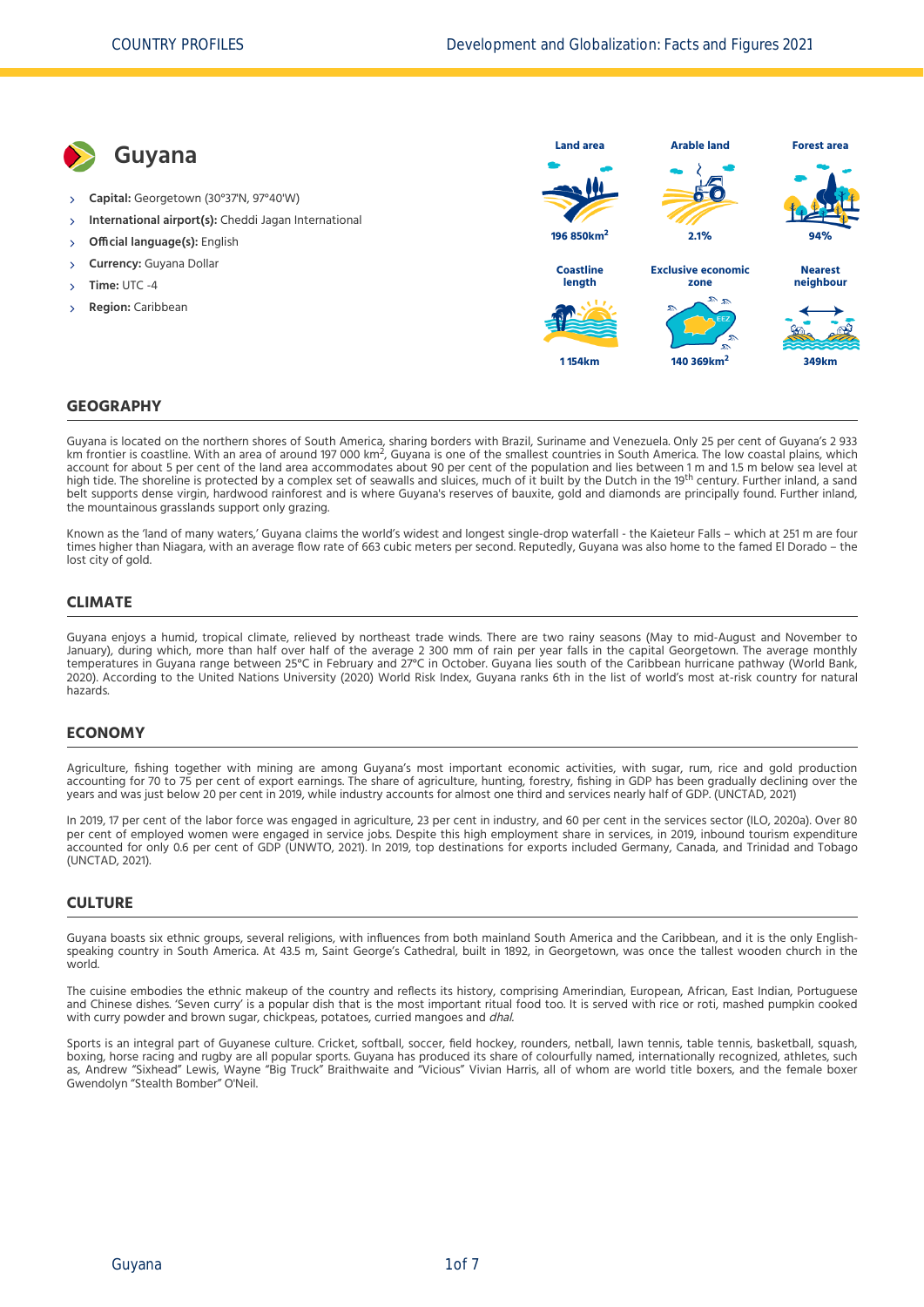## **ECONOMIC TRENDS**

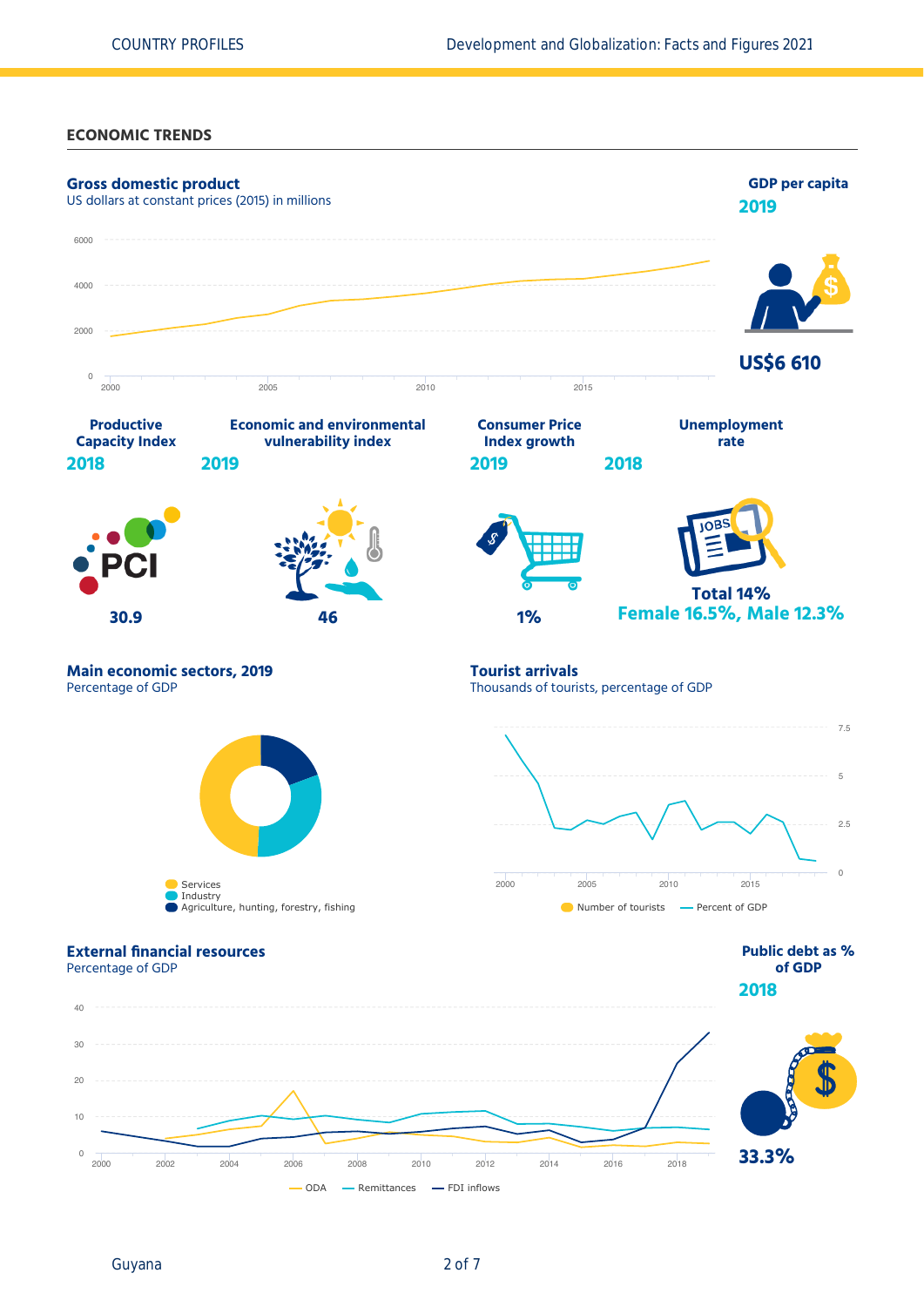# **MARITIME TRANSPORT**

# **Fleet size**

Number of ships

| Ship type            | 2011 | 2019 |
|----------------------|------|------|
| <b>Total fleet</b>   | 1407 | 1407 |
| Oil tankers          | 264  | 266  |
| <b>Bulk carriers</b> | 311  | 333  |
| General cargo        | 161  | 77   |
| Container ships      | 52   | 49   |
| Other types of ships | 619  | 682  |

| <b>Port performance</b><br>Ranked by 2019 data within SIDS group |         |                     |  |  |
|------------------------------------------------------------------|---------|---------------------|--|--|
| <b>Indicators</b>                                                | 2019    | <b>SIDS Ranking</b> |  |  |
| Number of port calls                                             | 1 2 7 3 | 14                  |  |  |
| Median time in port (days)                                       |         | 8                   |  |  |
| Average age of vessels                                           | 16      | 19                  |  |  |
| Average size (GT) of vessels                                     | 7288    | 28                  |  |  |



**Container port throuput**

### **Bilateral connectivity index, 2019** Top 5 partners



# **Liner shipping connectivity index** Maximum China Q1 2006=100

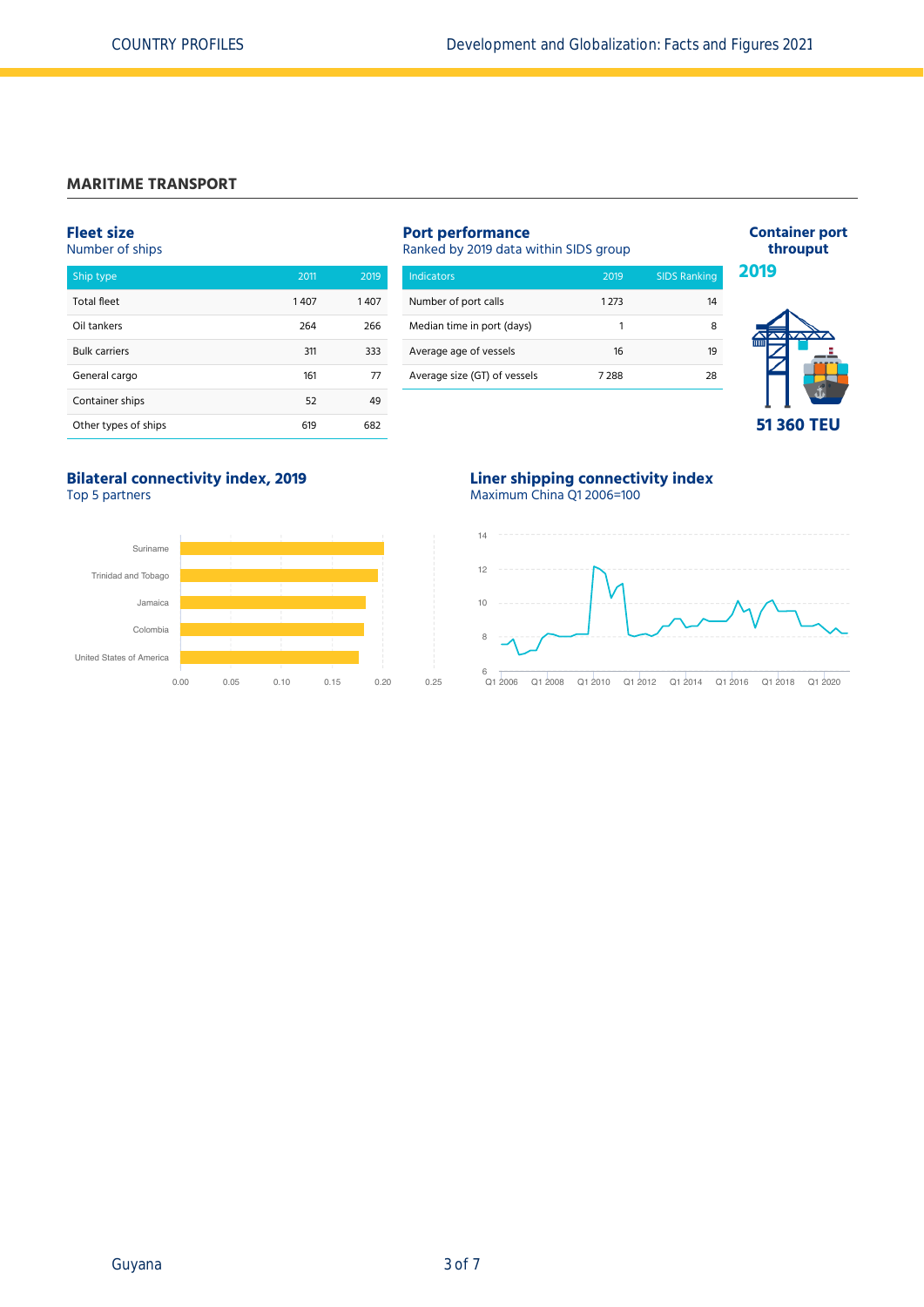# **POPULATION**

### **Total population**

Thousands of people, share of urban population



**Life expectancy**

# **Population development indicators**

| <b>Indicators</b>                             | Period | Value |
|-----------------------------------------------|--------|-------|
| Poverty headcount (% of population)           |        |       |
| Human development index                       | 2018   | 0.7   |
| Human assets index                            | 2020   | 89    |
| Adult literacy rate (15+ years, both sexes %) |        |       |
| Gender inequality index                       | 2019   | 0.5   |



**Population**

**km<sup>2</sup>**



**Dependency ratio**

# **Age structure by gender, 2019**

Percentage of total population

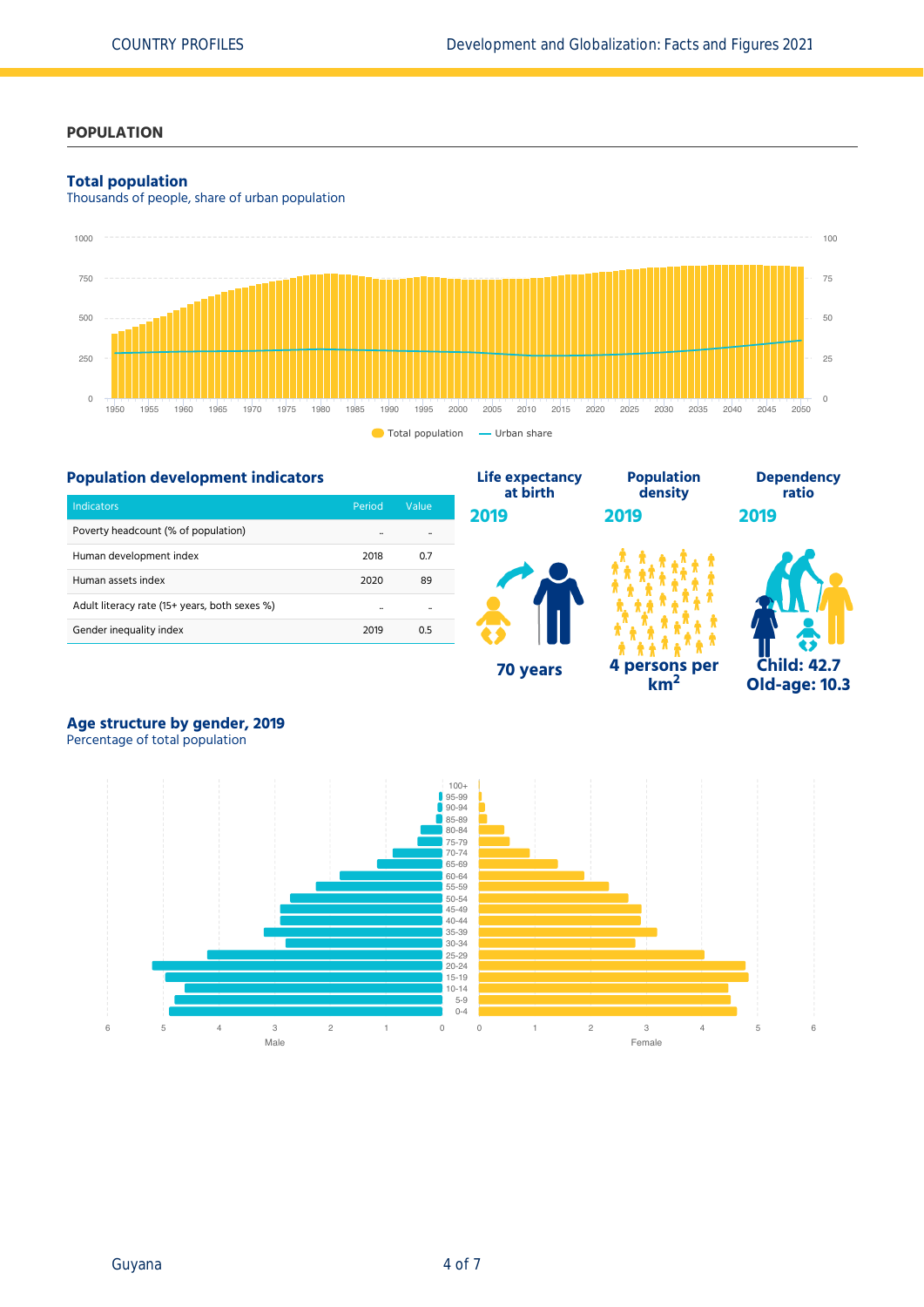# **INTERNATIONAL TRADE**

# **Merchandise and services trade**

US dollars in millions

| <b>Indicators</b>   | 2005 | 2010 | 2015 | 2019   | 2019 (% of GDP) |
|---------------------|------|------|------|--------|-----------------|
| Merchandise exports | 553  | 880  | 1151 | 1567   | 30.3            |
| Merchandise imports | 788  | 1397 | 1492 | 3 0 19 | 58.4            |
| Services exports    | 148  | 248  | 145  | 0      | 0               |
| Services imports    | 201  | 344  | 423  | 0      | 0               |
|                     |      |      |      |        |                 |



# **Top 5 partners in merchandise trade, 2019**

Exports in millions US dollars



# **Merchandise exports by product group, 2019**

# **Agricultural raw materials** Manufactured goods Ores, metals, precious stones and non-monetary gold Financial, insurance, business, intellectual property Telecommunications, computer, and information services Transport  $\blacksquare$  Travel **Other**

**Services exports by category, 2019**

All food items Fuels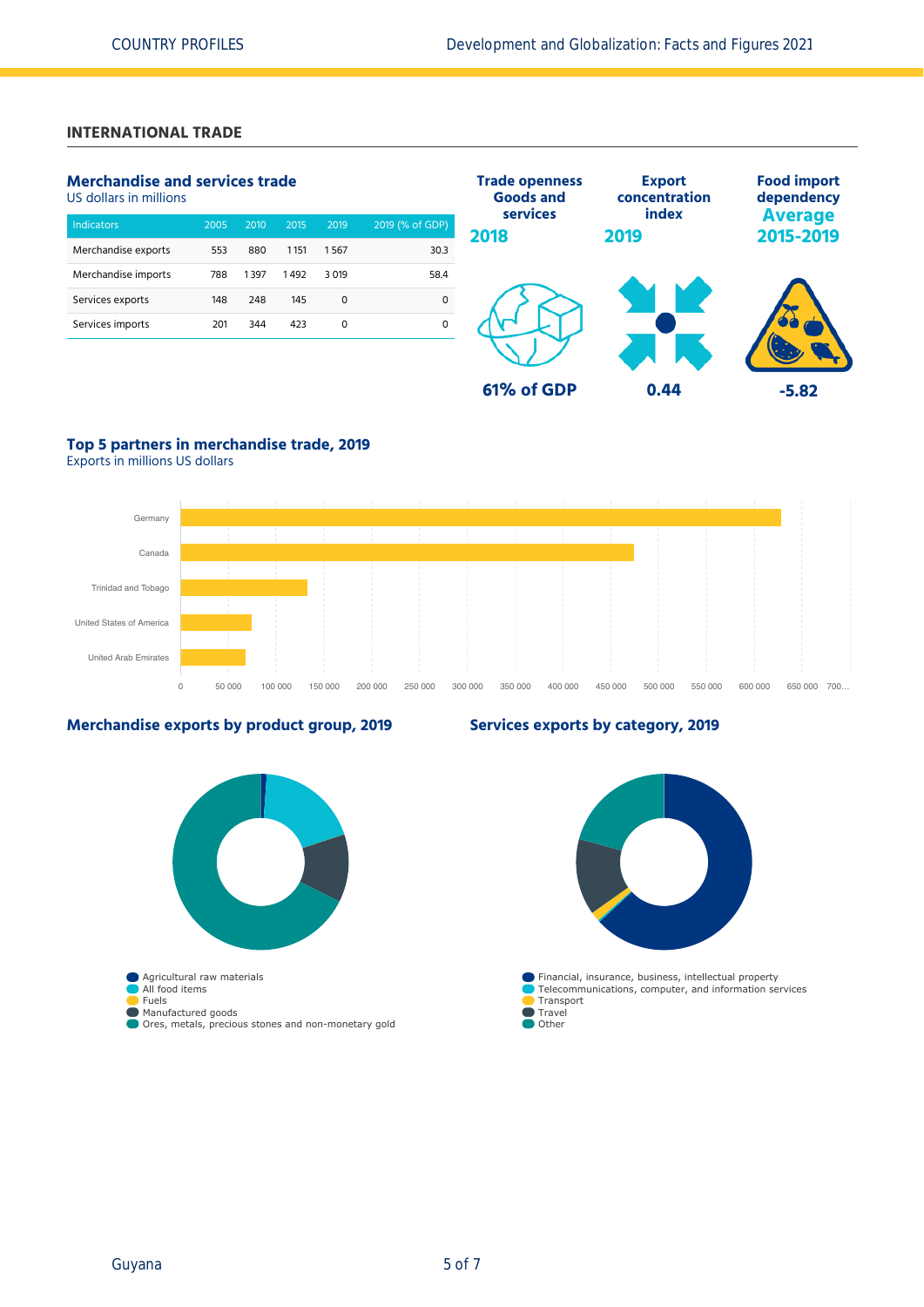### **ENVIRONMENT**



### **INFORMATION AND COMMUNICATIONS TECHNOLOGY**